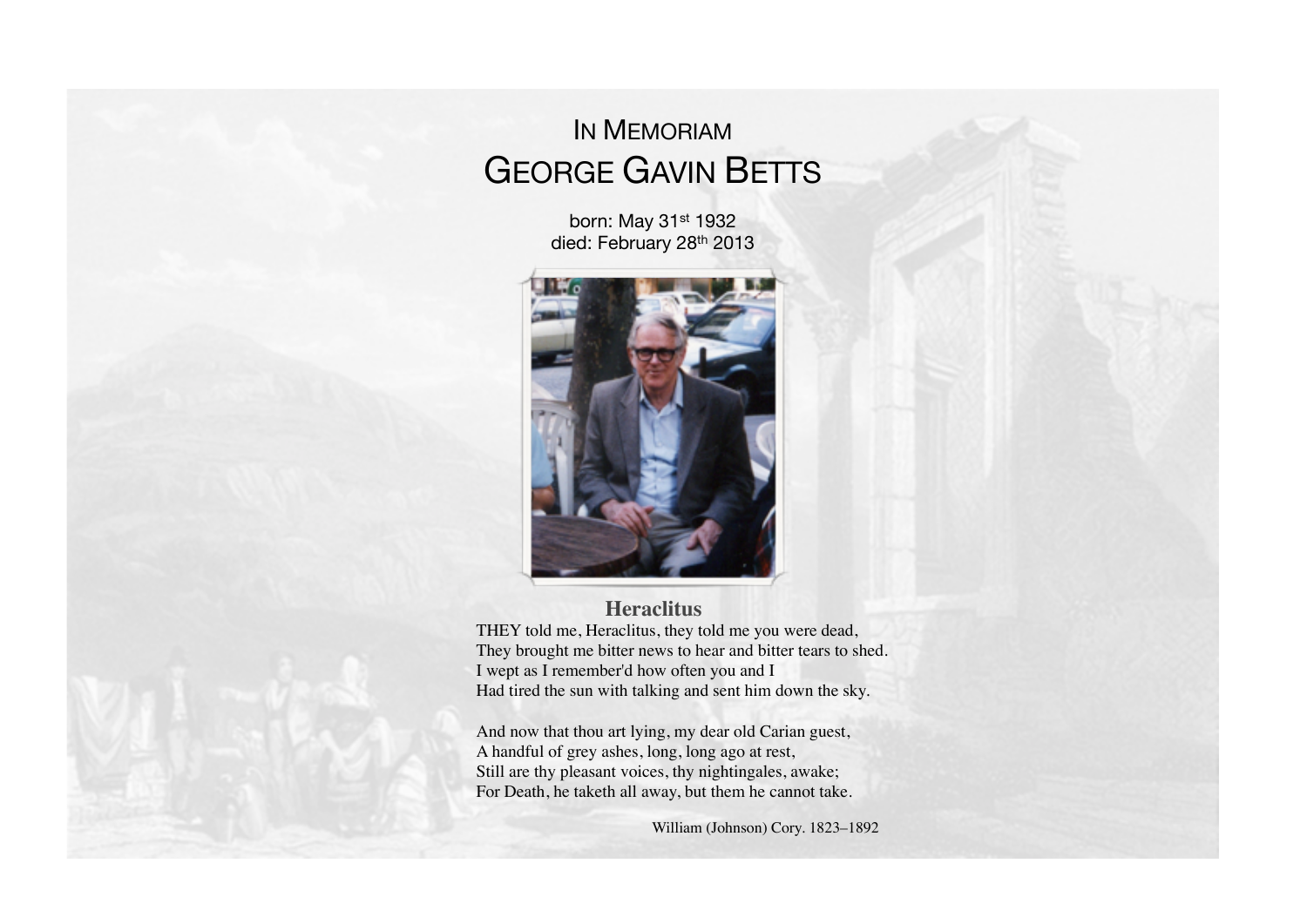## ORDER OF SERVICE

#### Music : "O Fortuna"

Welcome by Celebrant Leonie Cook

Eulogy from Chris Betts

Tribute from Bob Birrell

Reflection: Images of Gavin's Life

Reading: "How do I love Thee?" - Elizabeth Barrett Browning

Music Tribute: "Adieu mon Coeur" - (Farewell my Heart): Edith Piaf

Final Farewell

Music: "Les Amants de Paris" - (The Lovers of Paris): Edith Piaf

## O FORTUNA

O Fortuna, velut Luna statu variabilis, semper crescis aut decrescis; vita detestabilis nunc obdurat et tunc curat ludo mentis aciem; egestatem, potestatem, dissolvit ut glaciem.

Sors immanis et inanis, rota tu volubilis, status malus, vana salus semper dissolubilis; obumbrata et velata mihi quoque niteris; nunc per ludum dorsum nudum fero tui sceleris.

Sors salutis et virtutis mihi nunc contraria; est affectus et defectus semper in angaria. hac in hora sine mora cordae pulsum tangite! quod per sortem sternit fortem, mecum omnes plangite!

O Fortune, like the moon of ever changing state, you are always waxing or waning; hateful life now is brutal, now pampers our feelings with its game; poverty, power, it melts them like ice.

Fate, savage and empty, you are a turning wheel, your position is uncertain, your favour is idle and always likely to disappear; covered in shadows and veiled you bear upon me too; now my back is naked through the sport of your wickedness.

The chance of prosperity and of virtue is not now mine; whether willing or not, a man is always liable for Fortune's service. At this hour without delay touch the strings! Because through luck she lays low the brave, all join with me in lamentation!

> *translation: Gavin Betts (http://tylatin.org)*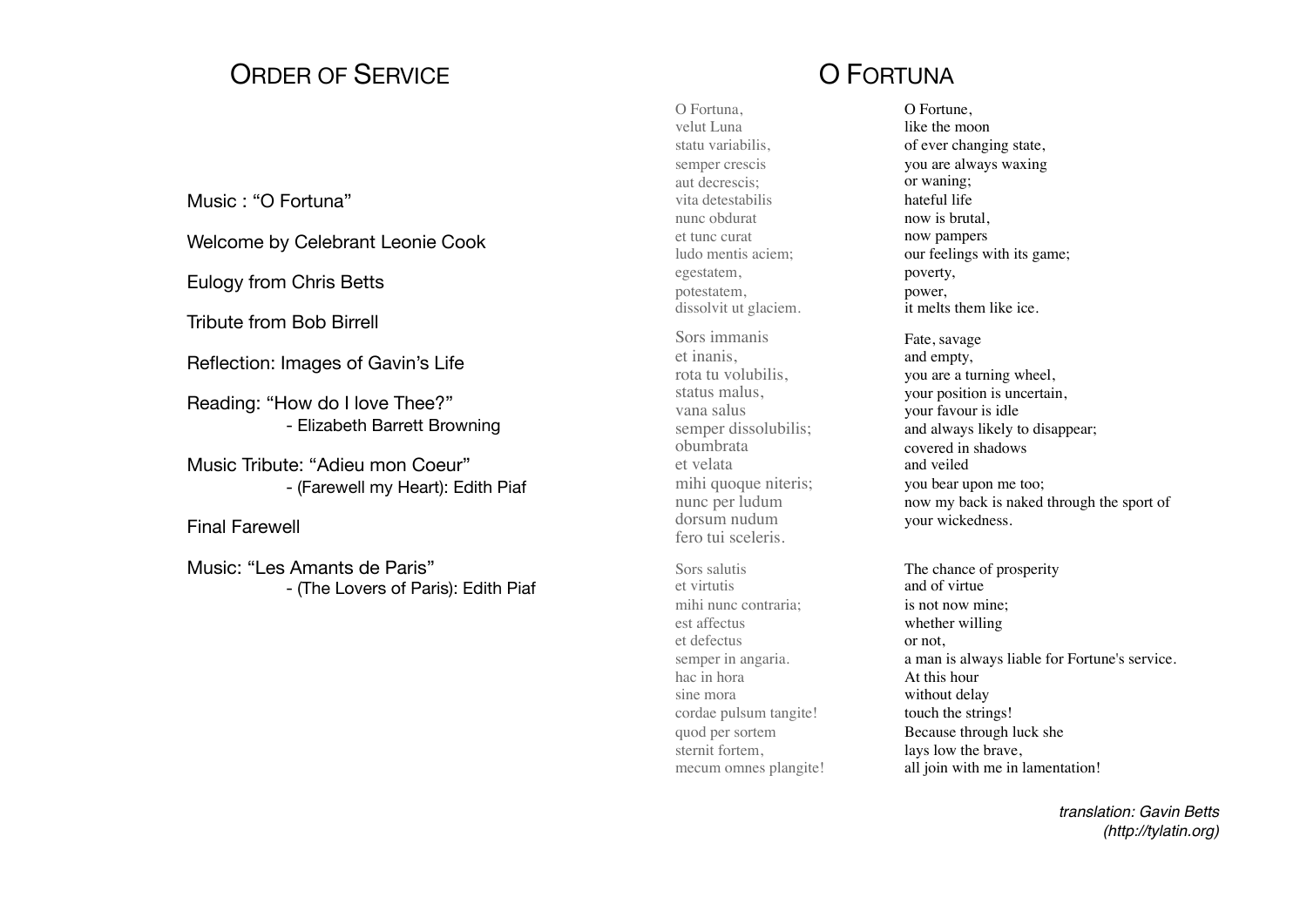### A SHORT AUTOBIOGRAPHY

(Scots College '49 Allumni Yearbook, written 1999)

As my father's job involved him in moving about the NSW countryside, my parents were anxious that I should spend at least some of my secondary schooling in Sydney; country high schools which took students up to the Leaving Certificate were few and, unlike their Sydney counterparts, did not have a very high reputation. Consequently everyone was delighted when at the end of my final year at primary school in 1943 I won a scholarship for Scots. The following January I was duly packed into a train at Cootamundra and dispatched to Sydney amid stern instructions to study hard and behave myself.

Any eleven-year-old child thrust into the regimented turmoil of a city boarding school after a sheltered country background is bound to feel disoriented. In my case it took some time to adapt myself to living in close proximity with so many people whose backgrounds, aspirations, and behaviour were very different from my own. After entering Aspinall House I soon fell out with the matron, a large, elderly lady known as the ʻSpirit of Progress'. Whenever she saw me she had a distressing habit of turning one of my ears inside out and pronouncing me ʻa dirty little grub' -- this description was probably accurate, but it did little to make me feel I was in a caring environment.

Gradually I became accustomed to a rougher, tougher way of life than I had experienced in my earlier childhood. I was told that boarding school provided an excellent training for one's subsequent life. This certainly proved true. After its many and varied trials I found adulthood agreeable and relatively easy to cope with.

I was a lazy child and probably could have done much better scholastically than I did, but fortunately this did not affect my subsequent career. I was neither interested nor gifted in sport and so did not fit into school life as well as many others. I was, however, just as prone to mischief as most adolescent males, and some of the exploits of which I was guilty still make me shudder.

The masters whom I remember with most affection are dear old Barny Cubis, Rhys Jones, and Mr Stephens (I don't recall his first name; amongst other duties he taught woodwork). Barney, it will be recalled, was a very sympathetic and humane person who never set himself above the children he taught. He had a wisdom that intrigued me at the time and has puzzled me since. One memory I particularly cherish; on one occasion in a history class he was discoursing on the Cold War and the Soviet Union (it must have been in '48 or '49); ʻMark my words boys,' he said, ʻThe Soviet Union is not going to last forever. I won't be here to see it collapse but this will happen in your life-times.' Whether this was a genuine insight into history or a lucky guess I don't know; I prefer to think it was the former.

Rhys Jones impressed me with his air of omniscience and ready wit. He was once alone on the podium of the assembly hall with the school massed below him. On such occasions absolute silence was the rule, but Rhys noticed Dave Watts, who was the head prefect at the time, whispering something to his neighbour. ʻWatts,' he said, ʻHave you ever come across the Latin tag *quis costodit custodes?* You could roughly translate it *Who guards the guards?*'

Mr Stephens imbued me with a love of cabinet making which has stood me in good stead ever since, both for practical purposes and as a hobby. The two most useful things I learnt at school were Latin and woodwork. The first provided me with an interesting career, the second with a practical source of relaxation.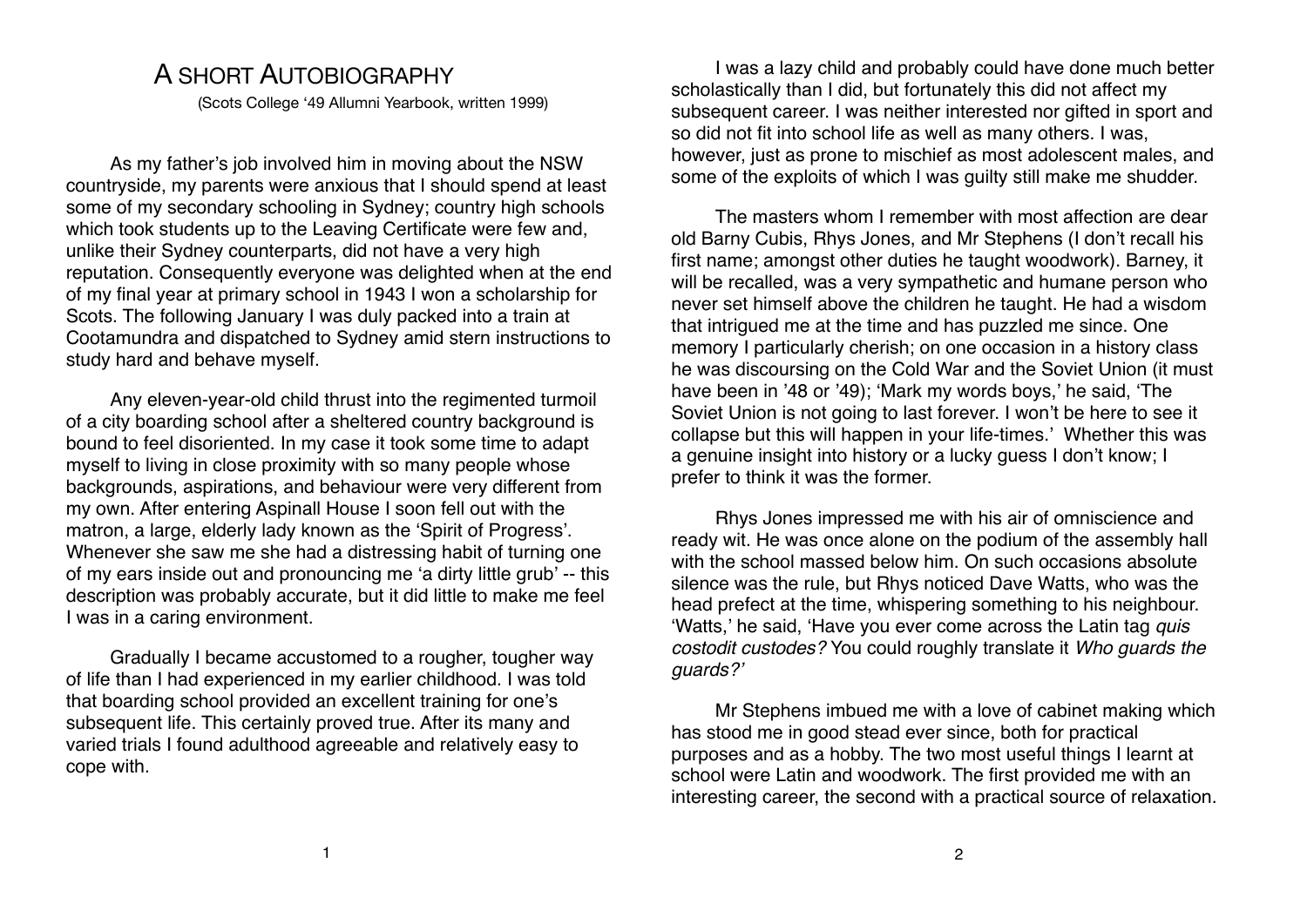In 1950 I began an Arts course at the University with the intention of combining it with Law but I soon decided to drop the latter in favour of an honours degree in Latin. This I completed in '53 and I seemed destined for a career as a school teacher, and I did, in fact, begin as such at Sydney Grammar in '54. However I was fortunate enough to win a travelling scholarship to Cambridge on the basis of my University results and amid much excitement I sailed for England in August.

At Cambridge I spent two years in Trinity College and obtained a further degree in Classics. Academic stuffiness rather put me off the notion of staying in universities at the time and when I returned to Australia in '56 I joined the old Commonwealth Oil Refinery (which was in the process of being taken over by BP) with the high-sounding position of executive trainee.

But the business world was not for me and we parted company rather acrimoniously the next year. This left me rather at a loss but my parents had recently bought an old house in the Sydney suburb of Greenwich, and with the woodworking skill I had learnt so thoroughly from ʻStevo' I began to renovate it.

A few months were enough to bring this to completion but I still had no idea of what career I should, or could, follow. I was young and not over-worried. I still had that unthinking, and often unjustified, confidence of youth, and, sure enough, my luck got me through. One evening I happened to be on a tram going to Kings Cross (I can't remember why) and I noticed that a fellow passenger was one of my old lecturers from Sydney University. On hearing my tale he suggested that I apply for a job teaching Latin and Greek at the newly formed University College at Newcastle. I did this and my application was successful. My real career then started.

Life in Newcastle was congenial. It was a small city where I made many friends and had a job which I enjoyed. My one mistake was to marry one of the faculty secretaries, although the full extent of my error did not become evident until a couple of years later. In '64 we were on sabbatical leave in Germany and she ran off with a Persian (or was it a Greek? There was surfeit of both on the Continent that year). I retired in high dudgeon to London where I soon recovered with the aid of a particularly generous pay rise which the Menzies government handed out to academics in the middle of the year. I was back in Newcastle in '65 but the following year I took up a job at Monash, which had recently been set up as Melbourne's second university.

Several years later I met and married my present wife, Kathy, who has subsequently made a name for herself as a sociologist specialising in immigration issues. We have one child, Christopher, who is now out in the world as a software engineer.

My life at Monash involved the usual petty squabbling that occurs in universities but, despite that, was both agreeable and satisfying. I was second in command in the Department of Classical Studies. I gained promotion to associate professor in the early '70s and stayed at that level until I took early retirement in '94. I wrote a number of books, of which the least boring was a translation of some medieval Greek best sellers; my only commercial success was with a somewhat pedestrian volume *Teach Yourself Latin* which, rather to my surprise, has now sold over 100,000 copies.

In retirement I am trying to catch up on all the books I should have read but never got around to. I am also writing or compiling the odd volume, such as the present Yearbook. As for exercise, our house, which is in a permanent state of semi-collapse, requires much time and effort, as well as all the skills I ever learnt from ʻStevo'.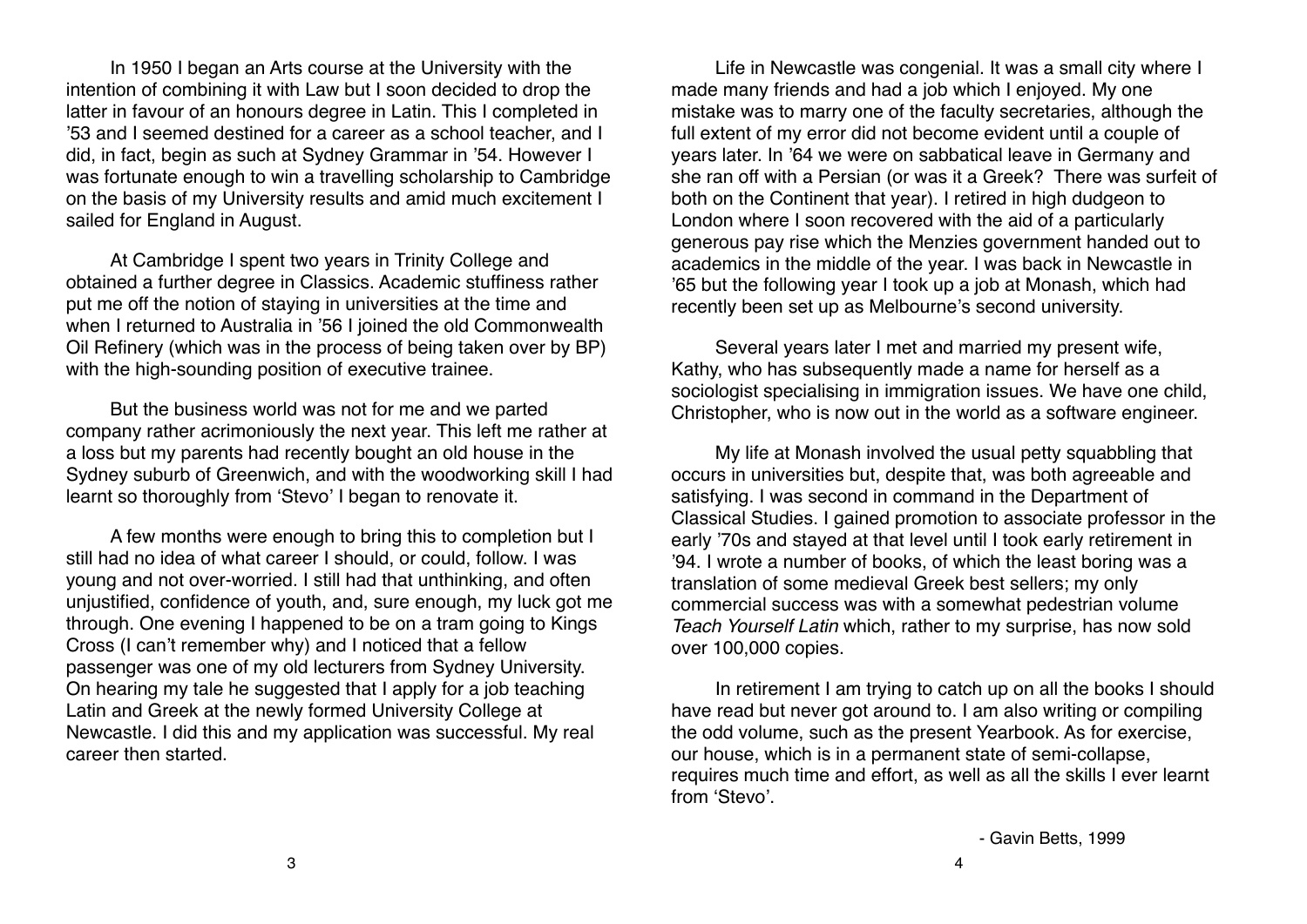



*Working on the rocking horse, Mt Waverley 2004*

*Cambridge 1971*